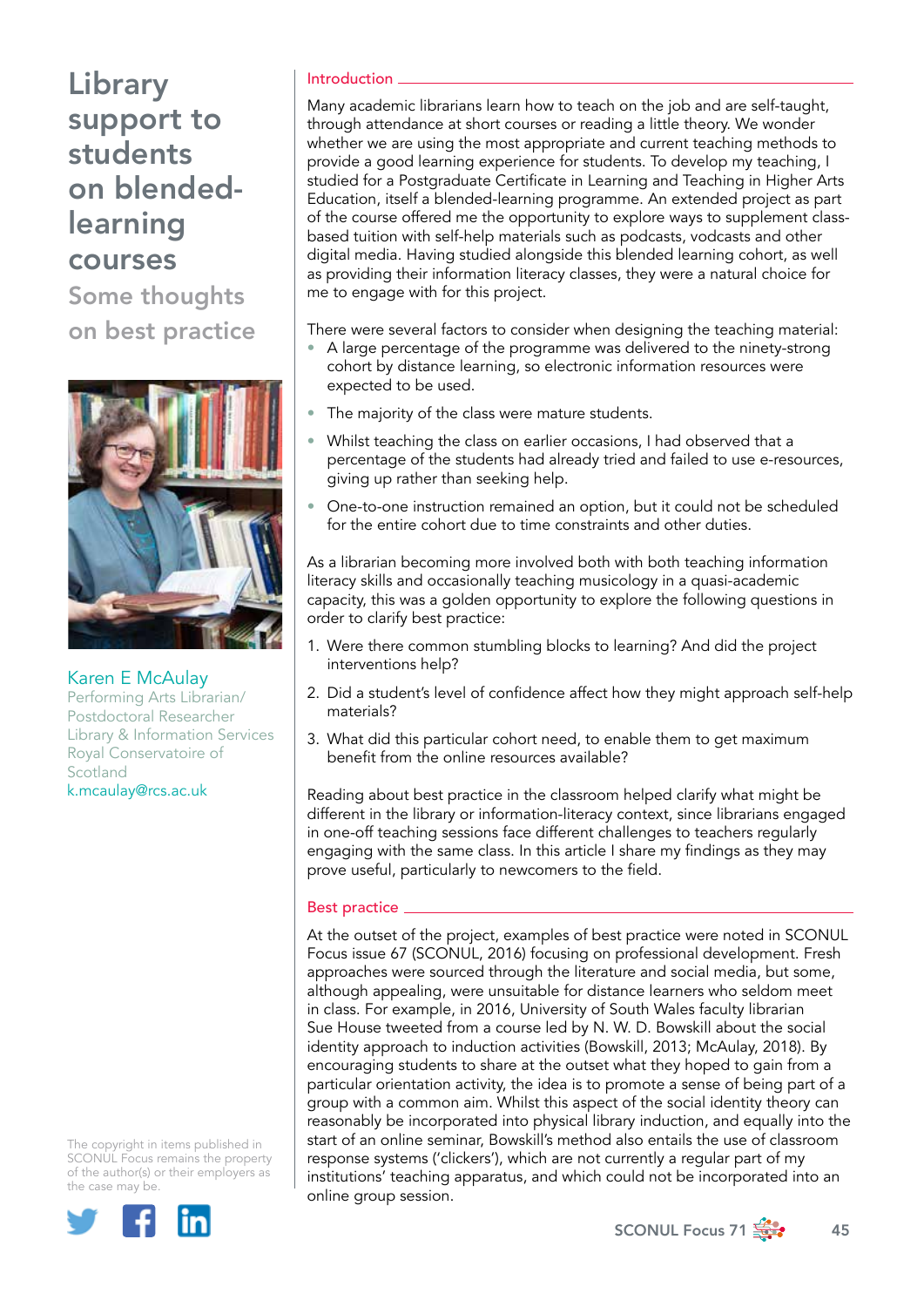## **Technology**

Whilst exploring different technologies and approaches for delivering online instruction, I explored the use of podcasts, since they clearly have value in being easy for time-challenged students to access, and can be replayed as needed, not to mention being easy to produce from the instructor's point of view. The learning potential of podcasts is explored by Starak (2005–2019), whilst Brabazon (2006) discusses the benefits both of podcasting and of vlogs (video logs), which offer the added advantage of the visual element. The latter was obviously required for the project, as I wished to design learning materials showing students where to find and how to use electronic resources, including screenshots of different parts of the process; audio podcasts were unsuitable for this purpose. Time considerations ruled out building an intervention that both imparted information and tested its absorption, despite the potential of learning tools such as quizzes, so interactive applications were not considered.

I explored a range of tools to create the materials:

- YouTube tutorials provided by publishers and suppliers have their place. Professionally produced, they save time and provide effective training. However, these were ruled out for the project, as the course assessment required the material to be of my own design.
- Screencast-o-Matic (2018) enables live video to be incorporated into a presentation. It requires the presenter to feel comfortable with speaking to camera to convey a sense of authority. This tool was not ruled out for future use, but I did not have time to explore how to use it effectively.
- Biteable (2018) animations are simple and effective for very short, punchy presentations, but the templates did not offer the flexibility needed for more complex concepts.
- PowerPoint with audio commentary was my final choice, a format I'm very familiar with.

#### Methodology

The project used a qualitative approach using thematic analysis. I sent a SurveyMonkey questionnaire to the entire cohort to assess confidence in information literacy and library skills, asking them to trial two brief presentations, one introducing e-books and e-journals, and the other referencing ('citation'); and to answer some simple questions so that I could assess what worked well, and where improvements might be made. Respondents were asked to express their willingness to be interviewed later for more in-depth discussion. Eighteen responses were received, and three respondents were willing to be interviewed.

#### Results and analysis

The literature highlights that it is good practice to provide different media and a variety of approaches, to accommodate different individuals' preferred learning methods. The results of the questionnaire supported this, underlining the value of experimentation with different technologies to create a variety of instructional materials.

Students generally felt that they had learned something from each intervention – perhaps even more so from the referencing one, since it was a skill they'd soon need to use. Questionnaire respondents were almost unanimous that both interventions would have helped new students; one observed that it would have been better than the conventional on-site class instruction that they had received. (The class tutor had requested that the students should receive a library tour and instruction in compiling a bibliography from print materials on one of their infrequent visits to campus.)



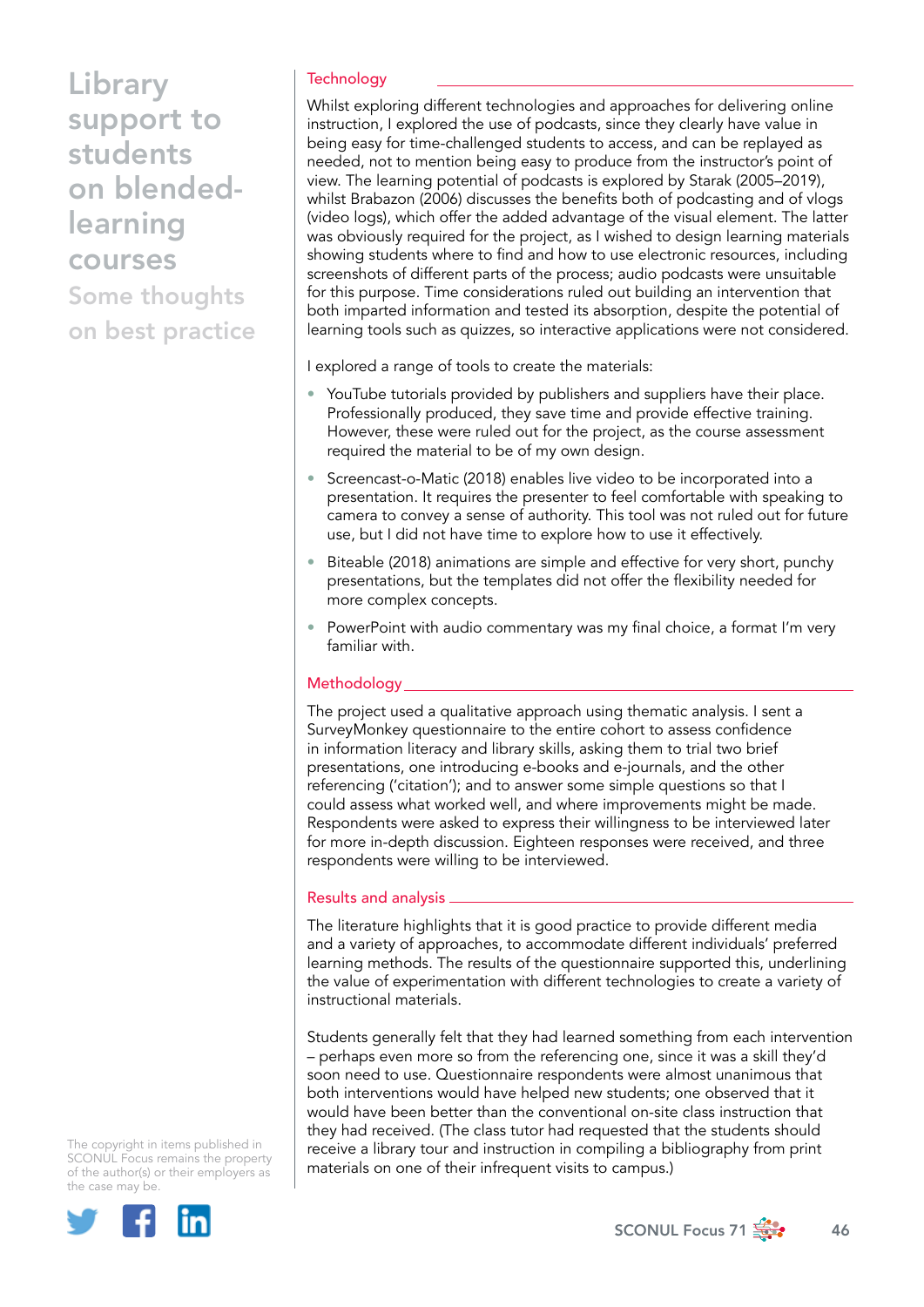Reactions to the trialled interventions were generally positive, but obviously there were nearly as many differing comments as there were respondents. However, there was a fairly strong common thread relating to students' perceived learning styles. Although the theory of learning styles has recently been discredited amongst educationalists (Busch, 2016; Goldhill, 2016; Weale, 2016), older students grew up during the peak popularity of this ideology and may have firm ideas about how they learn best.

As described in my introduction, I posed three questions to which I was seeking answers. The first was to establish whether there were common stumbling blocks to learning, and to find out if the project interventions helped, whilst the second question followed on from this: did a student's level of confidence affect how they might approach self-help materials?

It was clear from the questionnaire responses that students who have newly returned to higher education feel challenged by online resources that they've never encountered before, whether in accessing content, or in learning to manipulate data in bibliographies and bibliographic software. Step-by-step instructions focusing on one area at a time are much appreciated. Mature students fitting their learning into already busy lives appreciate bite-sized offerings that they can start, stop and repeat as needed.

Both the questionnaire and the interviews confirmed that students' confidence in using libraries, and their past experiences, do have a bearing on how they approached unfamiliar media or new processes. Two interviewees had positive feelings about libraries, recalling favourable experiences of using them as a child, or, indeed, establishing a library-visiting habit with their own children. The third interviewee had felt intimidated by libraries even in card-catalogue days, and was clearly anxious and uncertain about online resources, never having encountered them before. (Additionally, albeit not as part of this investigation, I have encountered students who have reached postgraduate education before a diagnosis of, for example, dyslexia, which may have adversely affected their learning and their attitudes to libraries previously.)

My third and final question asked what the cohort needed in order to get maximum benefit from the library's electronic resources and from bibliographic software.

Questionnaire responses requested more multimedia content, openly stating learning preferences, e.g. by watching video; by seeing the speaker (to help concentration); by using animation; by using screencast technology; or, 'make it interactive. I learn by doing'. With today's abundance of commerciallyproduced, multi-media videos, games, etc., some respondents' expectations set the bar high, requesting that the instructional material should be made 'more entertaining, such as using music or visual elements', or 'animated visual aids'. In designing learning tools, a variety of activities and media undoubtedly affords students better opportunities to learn.

By contrast, other students appreciated the teaching material's clarity, and welcomed the mere fact that the presentations helped raise awareness of what is actually available. Responses sometimes exceeded the questions asked, with one student also requesting a 'help' button on the catalogue and a 24:7 livechat facility.



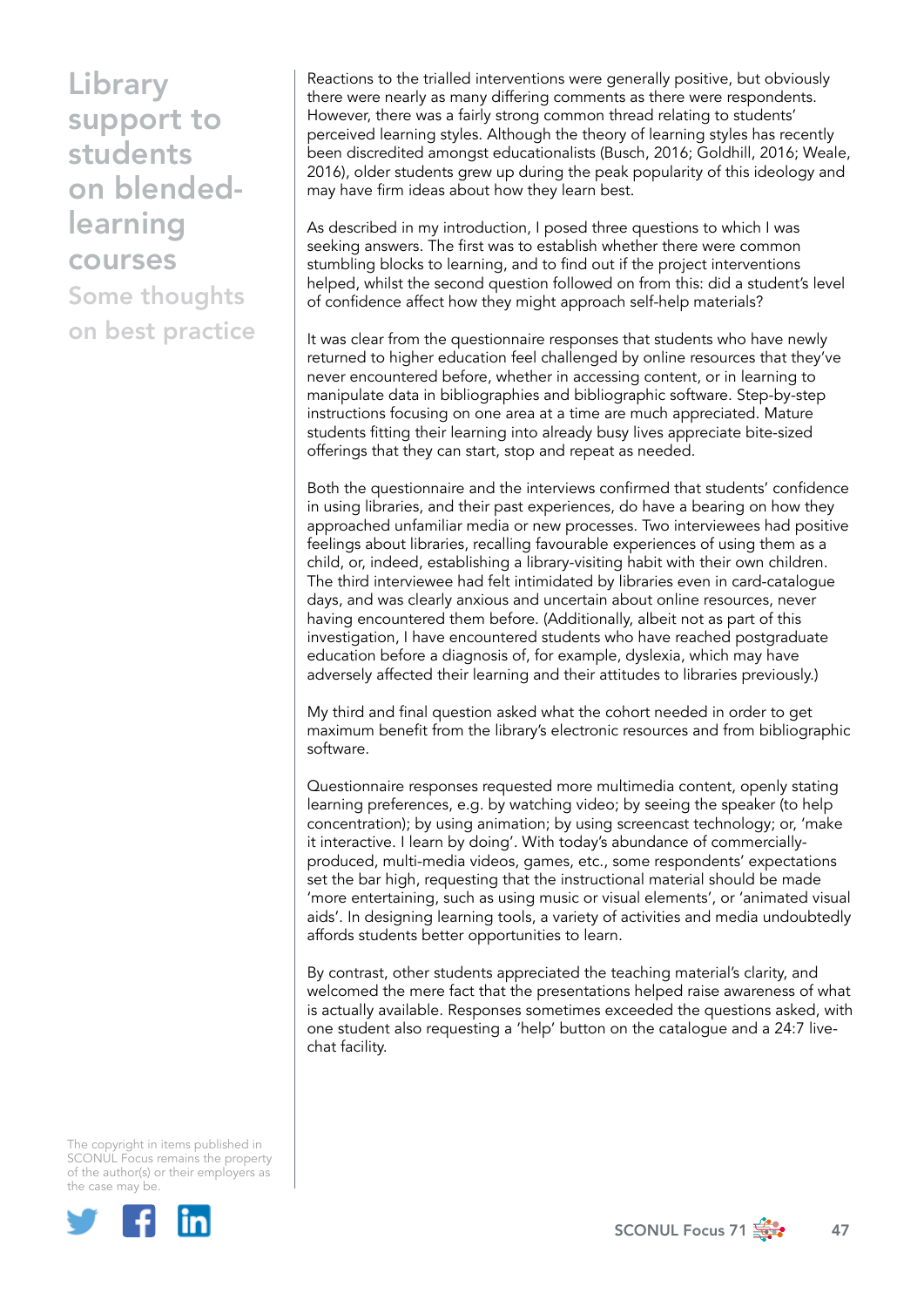#### Lessons learnt

There were lessons to be learnt both in pedagogical terms, and regarding the use of different technologies.

In terms of contextualising the learning tools, students would have benefited from further clarification as to what they could expect to have learned by the end of each one. Stating at the outset exactly what they would learn helps manage expectations. Moreover, one should not make too many assumptions about what is already known; 'stating the obvious' is sometimes far from obvious to less experienced students.

Respondents also made valid suggestions for future interventions, with a common theme being the demand for detailed instructions on a single process: for example, step-by-step instruction in various aspects of each topic; introductions to each of the bibliographic citation softwares described; a live screencast of using the Mendeley widget; or how to export saved references as a bibliography.

Technologically, it is important to factor in plenty of time for mastering new applications (e.g. Screencast-o-Matic, for capturing presentations on video), in order to gain fluency and confidence. It is also worth keeping an eye on the relevant literature and social media, in order to learn about recent developments that might be particularly useful.

At the same time, it is obviously a good idea to liaise closely with learning technologist colleagues. As an example, I realised too late that collaboration with a learning technologist colleague would have made it possible to render recordings a smaller size by compromising slightly on quality – worth consideration for the benefit of students using mobile phones or slow internet connections.

#### Conclusion

There is value in librarians acquiring knowledge and understanding of pedagogical theories and best practice. It increases credibility with teaching colleagues and maximises the chances that students will benefit from the teaching that we provide as part of their courses.

Today's learners have more sophisticated expectations than the 'chalk and talk' that previous generations accepted as the norm. The project outcomes illustrate that it is demonstrably worth experimenting with different technologies to create a variety of online self-help instructional materials.

#### Guidelines for good practice in devising information skills teaching

Below are guidelines for those either new to teaching or wishing to review their current teaching.

- 1. Identify where students might experience difficulty in accessing or exploiting resources.
- 2. Remember that students have varying levels of skill in using online resources, or in learning new techniques.
- 3. Recognise that students come with different past experiences of libraries, of learning; and perhaps with known or undiagnosed disabilities.
- 4. Liaise with teaching staff. They can then recommend both the training materials and relevant e-resources, in connection with particular assignments.
- 5. Consider the course curriculum, prioritising which applications most urgently merit learning provision.